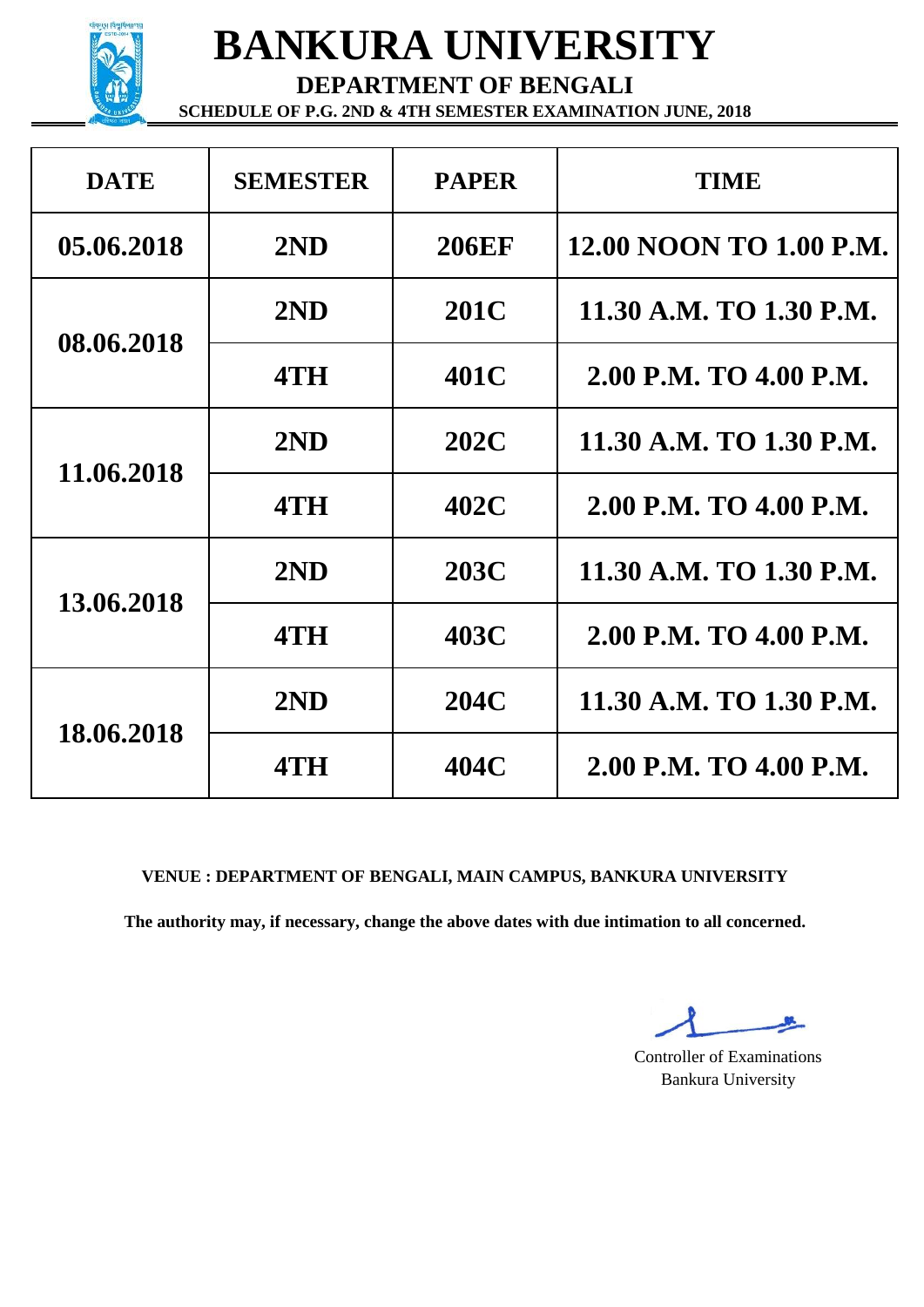

**DEPARTMENT OF BOTANY**

**SCHEDULE OF P.G. 2ND & 4TH SEMESTER EXAMINATION JUNE, 2018**

| <b>DATE</b> | <b>SEMESTER</b> | <b>PAPER</b> | <b>TIME</b>             |
|-------------|-----------------|--------------|-------------------------|
| 05.06.2018  | 2ND             | <b>206EF</b> | 12.00 NOON TO 1.00 P.M. |
| 13.06.2018  | 2ND             | 201C         | 11.30 A.M. TO 1.00 P.M. |
| 18.06.2018  | 2ND             | 202C         | 11.30 A.M. TO 1.00 P.M. |
| 20.06.2018  | 2ND             | <b>203C</b>  | 11.30 A.M. TO 1.00 P.M. |
| 22.06.2018  | 2ND             | 204C         | 11.30 A.M. TO 1.00 P.M. |

**VENUE : DEPARTMENT OF BOTANY, PUABAGAN CAMPUS, BANKURA UNIVERSITY**

Controller of Examinations Bankura University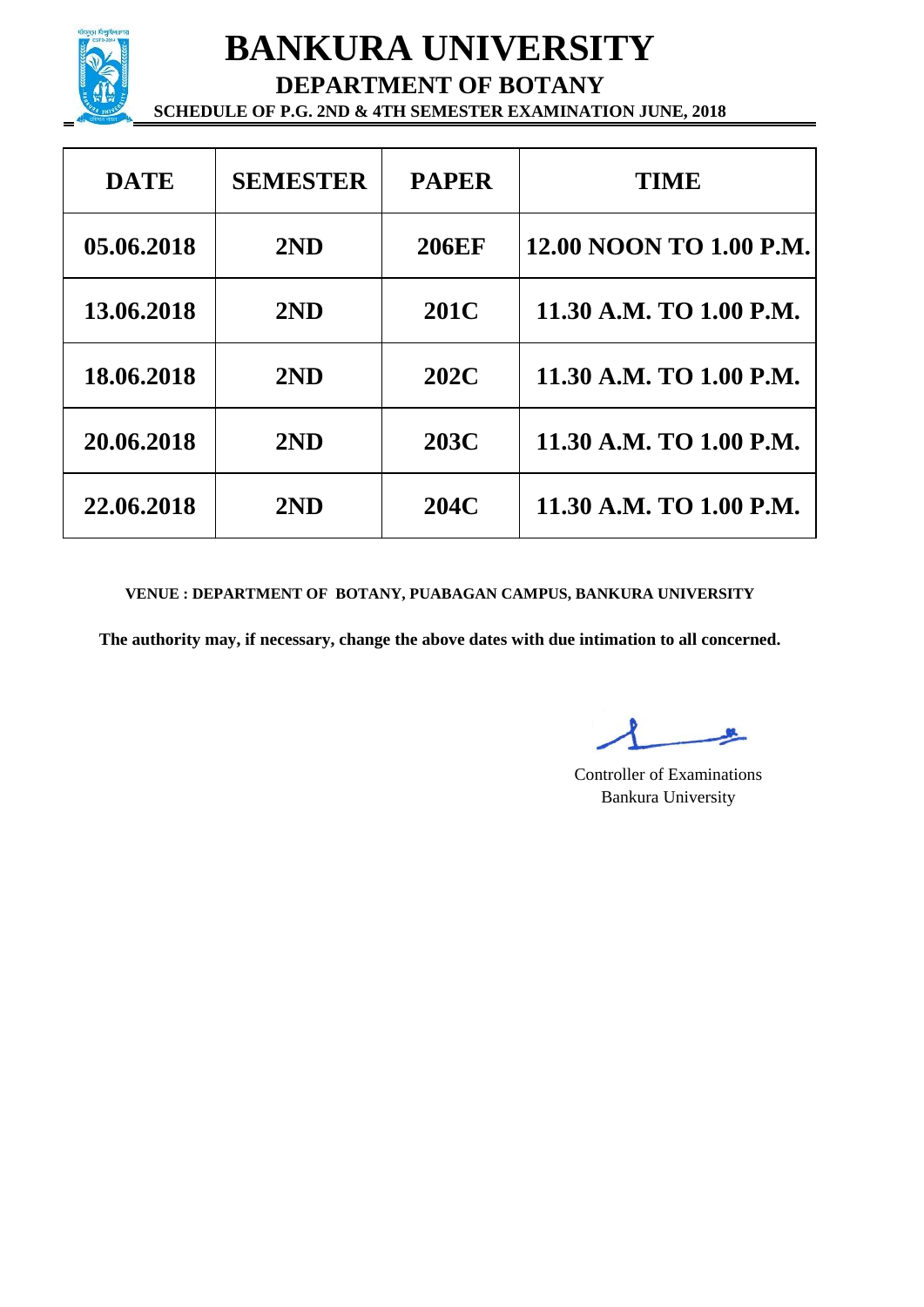

**DEPARTMENT OF CHEMISTRY SCHEDULE OF P.G. 2ND & 4TH SEMESTER EXAMINATION JUNE, 2018**

| <b>DATE</b> | <b>SEMESTER</b> | <b>PAPER</b>     | <b>TIME</b>             |
|-------------|-----------------|------------------|-------------------------|
| 05.06.2018  | 2ND             | <b>206EF</b>     | 12.00 NOON TO 1.00 P.M. |
| 07.06.2018  | 2ND             | <b>CHEM 201C</b> | 11.30 A.M. TO 1.30 P.M. |
| 12.06.2018  | 2ND             | <b>CHEM 202C</b> | 11.30 A.M. TO 1.30 P.M. |
| 15.06.2018  | 2ND             | <b>CHEM 203C</b> | 11.30 A.M. TO 1.30 P.M. |
| 25.06.2018  | 2ND             | 207 IA           |                         |
| 26.06.2018  | 2ND             | 207 IA           |                         |

**VENUE : DEPARTMENT OF CHEMISTRY, PUABAGAN CAMPUS, BANKURA UNIVERSITY**

Controller of Examinations Bankura University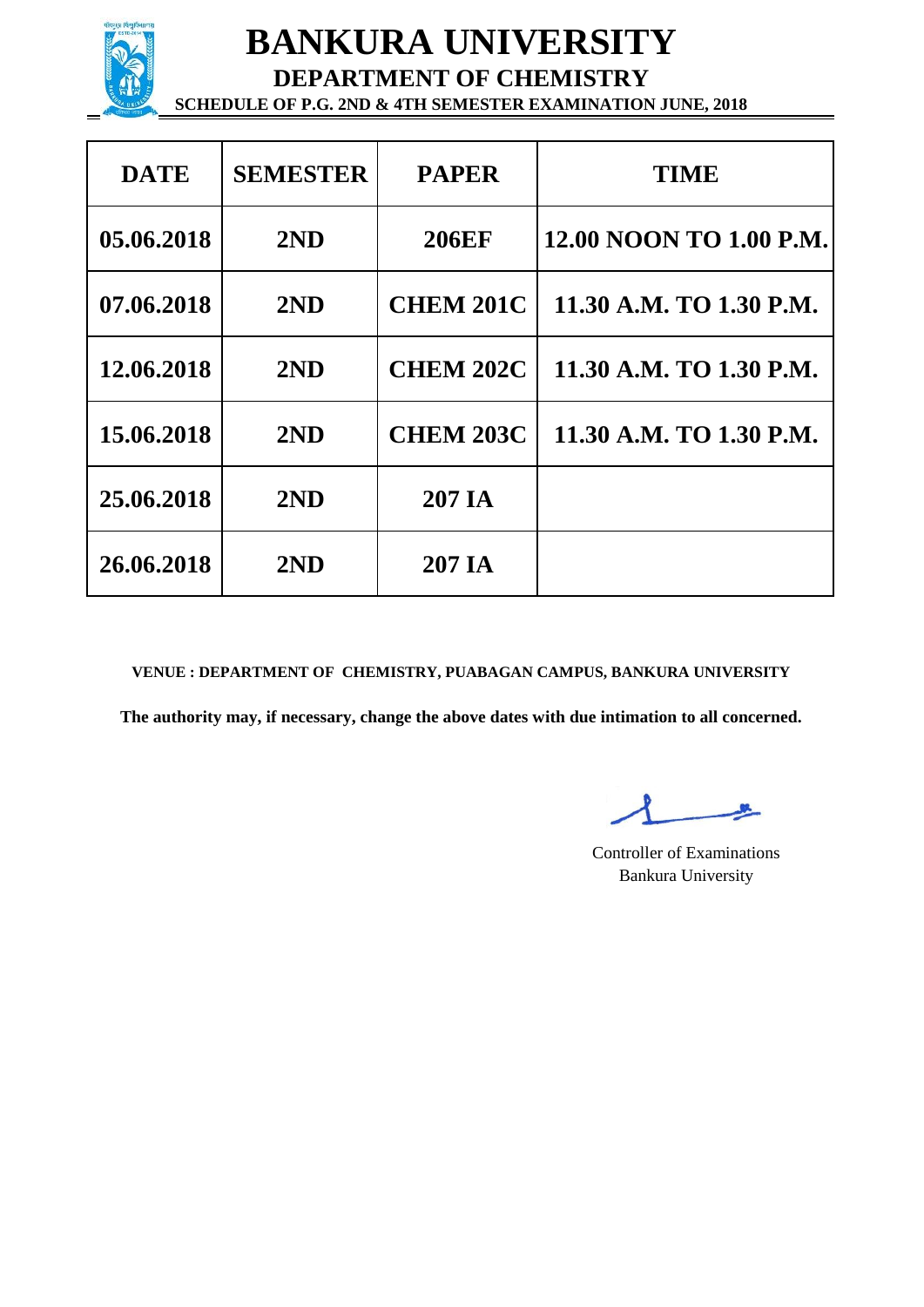

**DEPARTMENT OF EDUCATION**

**SCHEDULE OF P.G. 2ND & 4TH SEMESTER EXAMINATION JUNE, 2018**

| <b>DATE</b> | <b>SEMESTER</b> | <b>PAPER</b>        | <b>TIME</b>             |
|-------------|-----------------|---------------------|-------------------------|
| 05.06.2018  | 2ND             | <b>206EF</b>        | 12.00 NOON TO 1.00 P.M. |
| 12.06.2018  | 2ND             | <b>201C</b>         | 11.30 A.M. TO 1.30 P.M. |
|             | 4TH             | 401C                | 11.30 A.M. TO 1.30 P.M. |
| 19.06.2018  | 2ND             | <b>202C</b>         | 11.30 A.M. TO 1.30 P.M. |
|             | 4TH             | 402C                | 11.30 A.M. TO 1.30 P.M. |
| 22.06.2018  | 2ND             | <b>203C</b>         | 11.30 A.M. TO 1.30 P.M. |
|             | 4TH             | <b>403 EA/EB/ED</b> | 11.30 A.M. TO 1.30 P.M. |
| 26.06.2018  | 2ND             | <b>204C</b>         | 11.30 A.M. TO 1.30 P.M. |
|             | 4TH             | 404IA(VIVA-VOCE)    | 11.00 A.M.              |

#### **VENUE : DEPARTMENT OF EDUCATION, MAIN CAMPUS, BANKURA UNIVERSITY**

Controller of Examinations Bankura University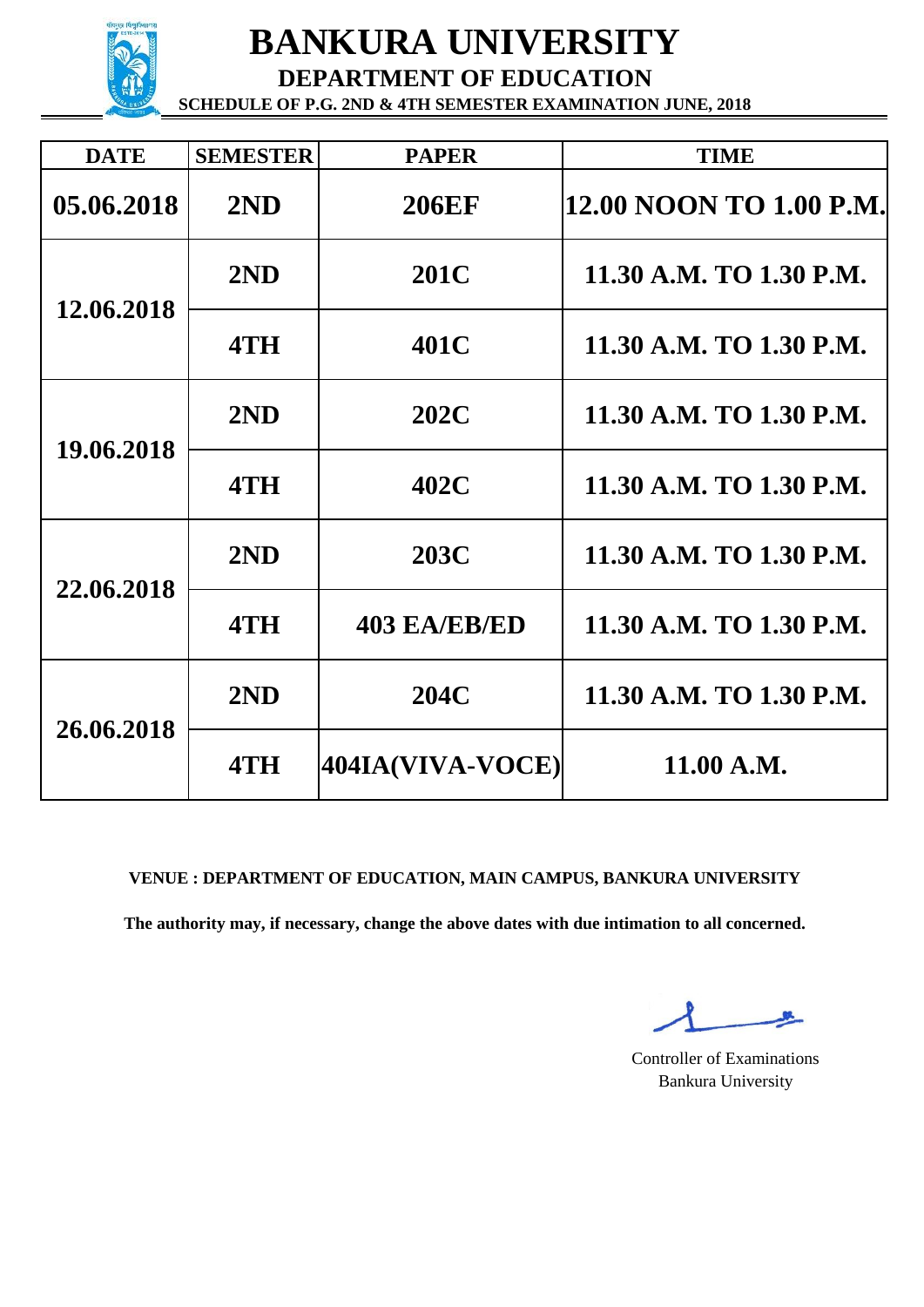

**DEPARTMENT OF ENGLISH**

**SCHEDULE OF P.G. 2ND & 4TH SEMESTER EXAMINATION JUNE, 2018**

| <b>DATE</b> | <b>SEMESTER</b> | <b>PAPER</b>         | <b>TIME</b>             |
|-------------|-----------------|----------------------|-------------------------|
| 05.06.2018  | 2ND             | <b>206EF</b>         | 12.00 NOON TO 1.00 P.M. |
|             | 4TH             | ENG 401ME(A)         | 11.30 A.M. TO 1.30 P.M. |
| 08.06.2018  | 4TH             | <b>ENG 402ME (B)</b> | 2.00 P.M. TO 4.00 P.M.  |
|             | 2ND             | <b>ENG 201C</b>      | 11.30 A.M. TO 1.30 P.M. |
| 11.06.2018  | 4TH             | ENG 409ME(I)         | 11.30 A.M. TO 1.30 P.M. |
|             | 4TH             | $ENG$ 410 $ME(J)$    | 2.00 P.M. TO 4.00 P.M.  |
|             | 2ND             | <b>ENG 202C</b>      | 11.30 A.M. TO 1.30 P.M. |
|             | 4TH             | $ENG$ 405ME $(E)$    | 11.30 A.M. TO 1.30 P.M. |
| 14.06.2018  | 4TH             | ENG 406ME (F)        | 2.00 P.M. TO 4.00 P.M.  |
|             | 2ND             | <b>ENG 203C</b>      | 11.30 A.M. TO 1.30 P.M. |
| 18.06.2018  | 4TH             | $ENG$ 403ME (C)      | 11.30 A.M. TO 1.30 P.M. |
|             | 4TH             | $ENG$ 404ME (D)      | 2.00 P.M. TO 4.00 P.M.  |
|             | 2ND             | <b>ENG 204C</b>      | 12.30 P.M. TO 2.30 P.M. |

**VENUE : DEPARTMENT OF ENGLISH, MAIN CAMPUS, BANKURA UNIVERSITY**

**The authority may, if necessary, change the above dates with due intimation to all concerned.**

 $\perp$ Controller of Examinations Bankura University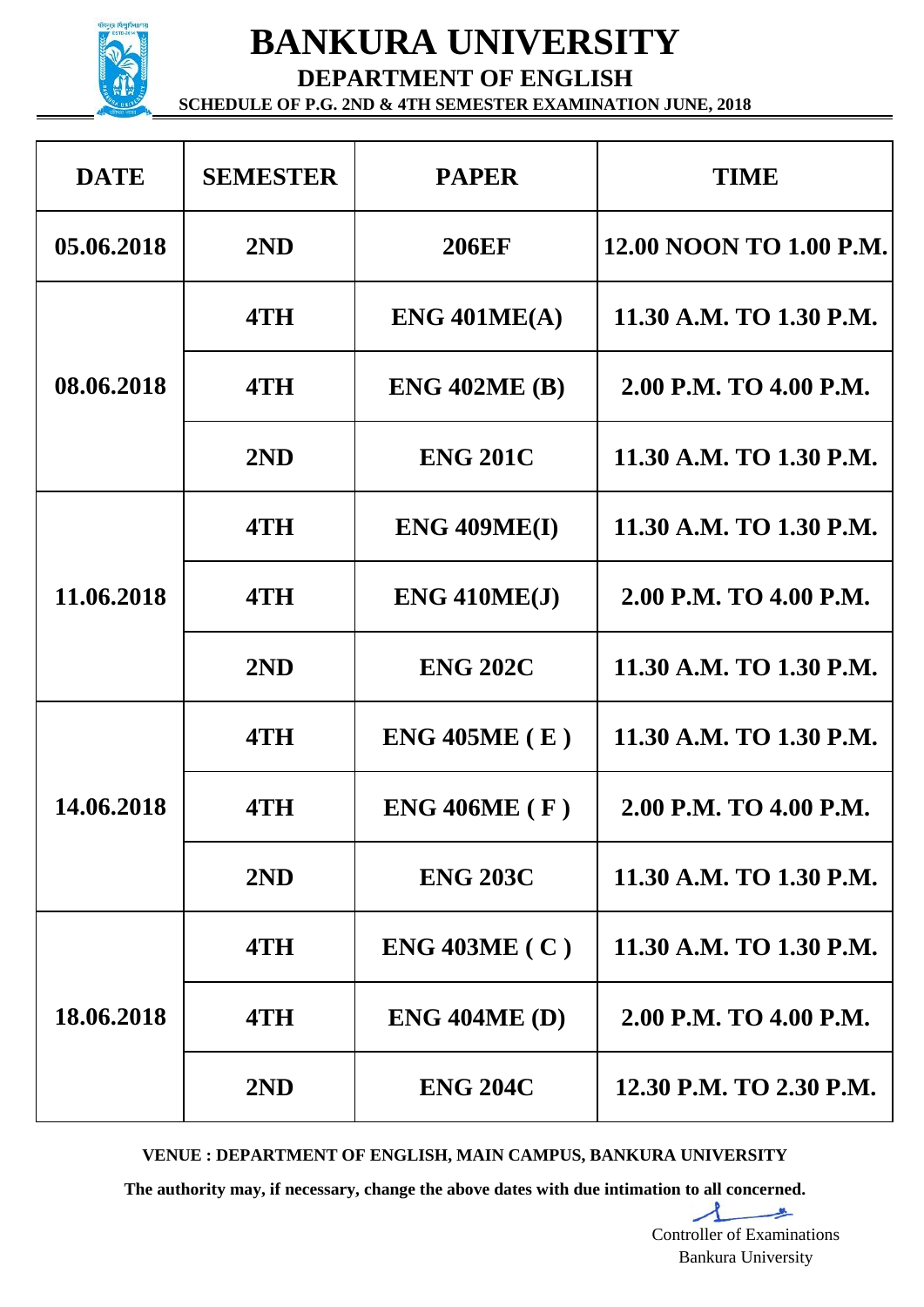

**DEPARTMENT OF GEOGRAPHY**

**SCHEDULE OF P.G. 2ND & 4TH SEMESTER EXAMINATION JUNE, 2018**

| <b>DATE</b> | <b>SEMESTER</b> | <b>PAPER</b> | <b>TIME</b>             |
|-------------|-----------------|--------------|-------------------------|
| 05.06.2018  | 2ND             | <b>206EF</b> | 12.00 NOON TO 1.00 P.M. |
| 13.06.2018  | 2ND             | <b>201C</b>  | 11.30 A.M. TO 1.30 P.M. |
| 18.06.2018  | 2ND             | 202C         | 11.30 A.M. TO 1.30 P.M. |
| 20.06.2018  | 2ND             | <b>203C</b>  | 11.30 A.M. TO 1.30 P.M. |
| 22.06.2018  | 2ND             | 204C         | 11.30 A.M. TO 1.30 P.M. |

**VENUE : DEPARTMENT OF GEOGRAPHY, PUABAGAN CAMPUS, BANKURA UNIVERSITY**

Controller of Examinations Bankura University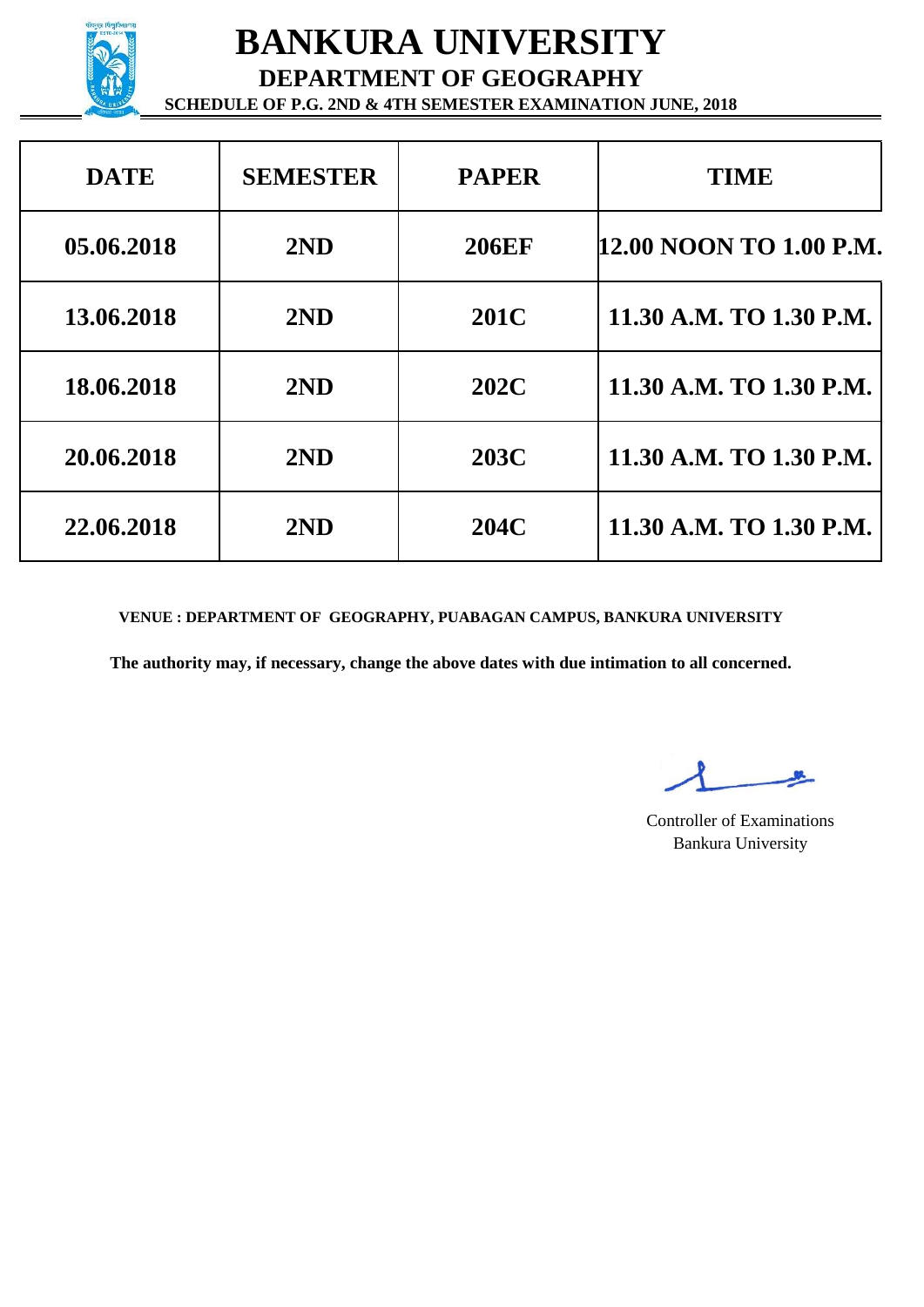

**DEPARTMENT OF HISTORY**

**SCHEDULE OF P.G. 2ND & 4TH SEMESTER EXAMINATION JUNE, 2018**

| <b>DATE</b> | <b>SEMESTER</b> | <b>PAPER</b> | <b>TIME</b>             |
|-------------|-----------------|--------------|-------------------------|
| 05.06.2018  | 2ND             | <b>206EF</b> | 12.00 NOON TO 1.00 P.M. |
| 08.06.2018  | 2ND             | 201C         | 11.30 A.M. TO 1.30 P.M. |
|             | 4TH             | 401C         | 2.00 P.M. TO 4.00 P.M.  |
| 11.06.2018  | 2ND             | 202C         | 11.30 A.M. TO 1.30 P.M. |
|             | 4TH             | 402C         | 2.00 P.M. TO 4.00 P.M.  |
| 14.06.2018  | 2ND             | <b>203C</b>  | 11.30 A.M. TO 1.30 P.M. |
|             | 4TH             | <b>403EA</b> | 2.00 P.M. TO 4.00 P.M.  |
| 18.06.2018  | 2ND             | <b>204C</b>  | 11.30 A.M. TO 1.30 P.M. |
|             | 4TH             | <b>404EB</b> | 2.00 P.M. TO 4.00 P.M.  |

### **VENUE : DEPARTMENT OF HISTORY, MAIN CAMPUS, BANKURA UNIVERSITY**

Controller of Examinations Bankura University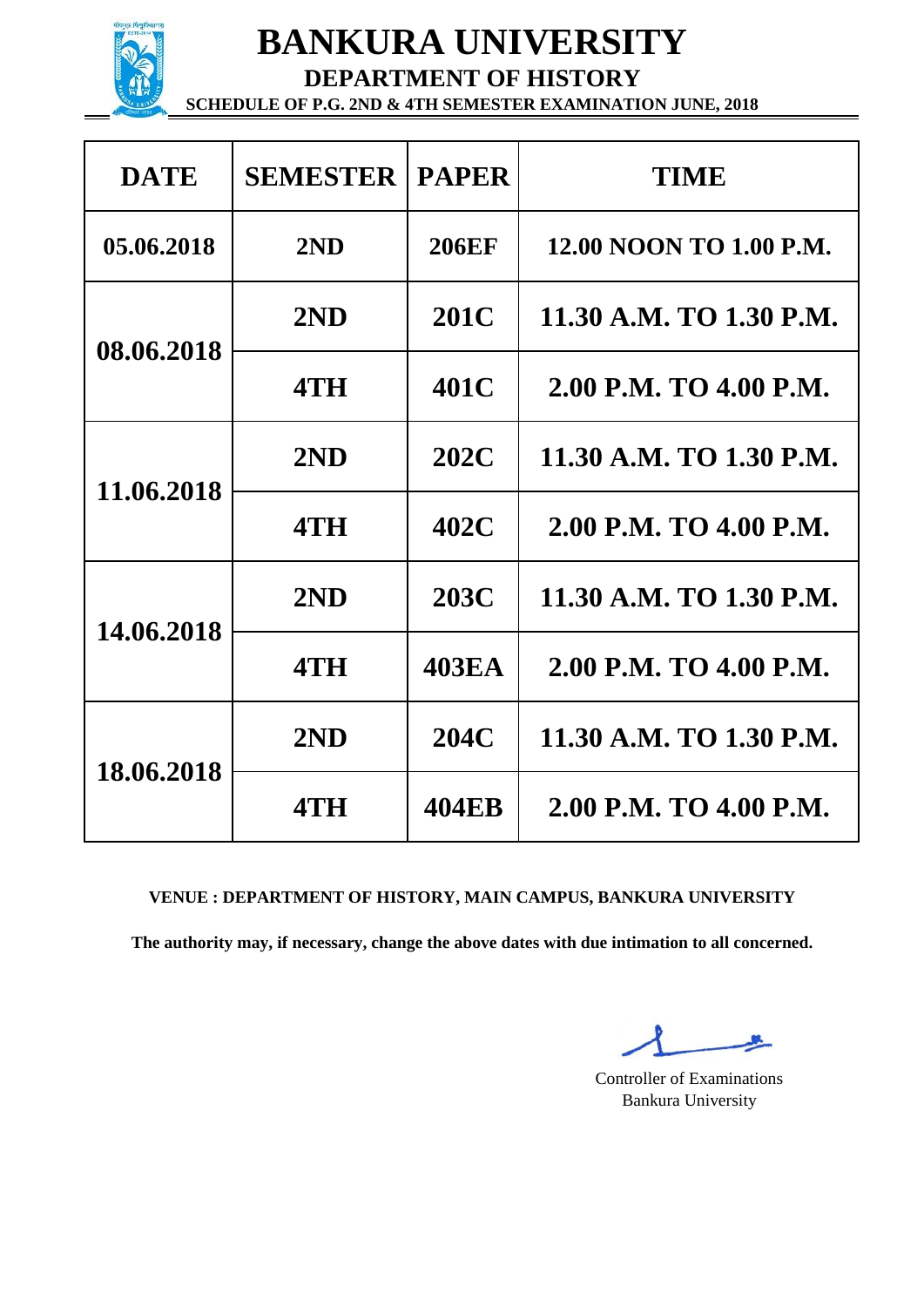

**DEPARTMENT OF LAW**

**SCHEDULE OF P.G. 2ND & 4TH SEMESTER EXAMINATION JUNE, 2018**

| <b>DATE</b> | <b>SEMESTER</b> | <b>PAPER</b>               | TIME                    |
|-------------|-----------------|----------------------------|-------------------------|
|             | 2ND             | <b>206EF</b>               | 12.00 NOON TO 1.00 P.M. |
| 05.06.2018  | 4TH             | 401C (VIVA-VOCE)           | 11.30 A.M. TO 3.30 P.M. |
| 08.06.2018  | 2ND             | <b>201C</b>                | 11.30 A.M. TO 2.30 P.M. |
| 11.06.2018  | 2ND             | <b>202C</b>                | 11.30 A.M. TO 2.30 P.M. |
| 14.06.2018  | 2ND             | 203E (GR-A/B)              | 11.30 A.M. TO 2.30 P.M. |
| 18.06.2018  | 2ND             | 204E (GR-A/B)              | 11.30 A.M. TO 2.30 P.M. |
| 18.06.2018  | 4TH             | <b>401C (DISSERTATION)</b> | 11.30 A.M. TO 3.30 P.M. |

#### **VENUE : DEPARTMENT OF LAW, MAIN CAMPUS, BANKURA UNIVERSITY**

Controller of Examinations Bankura University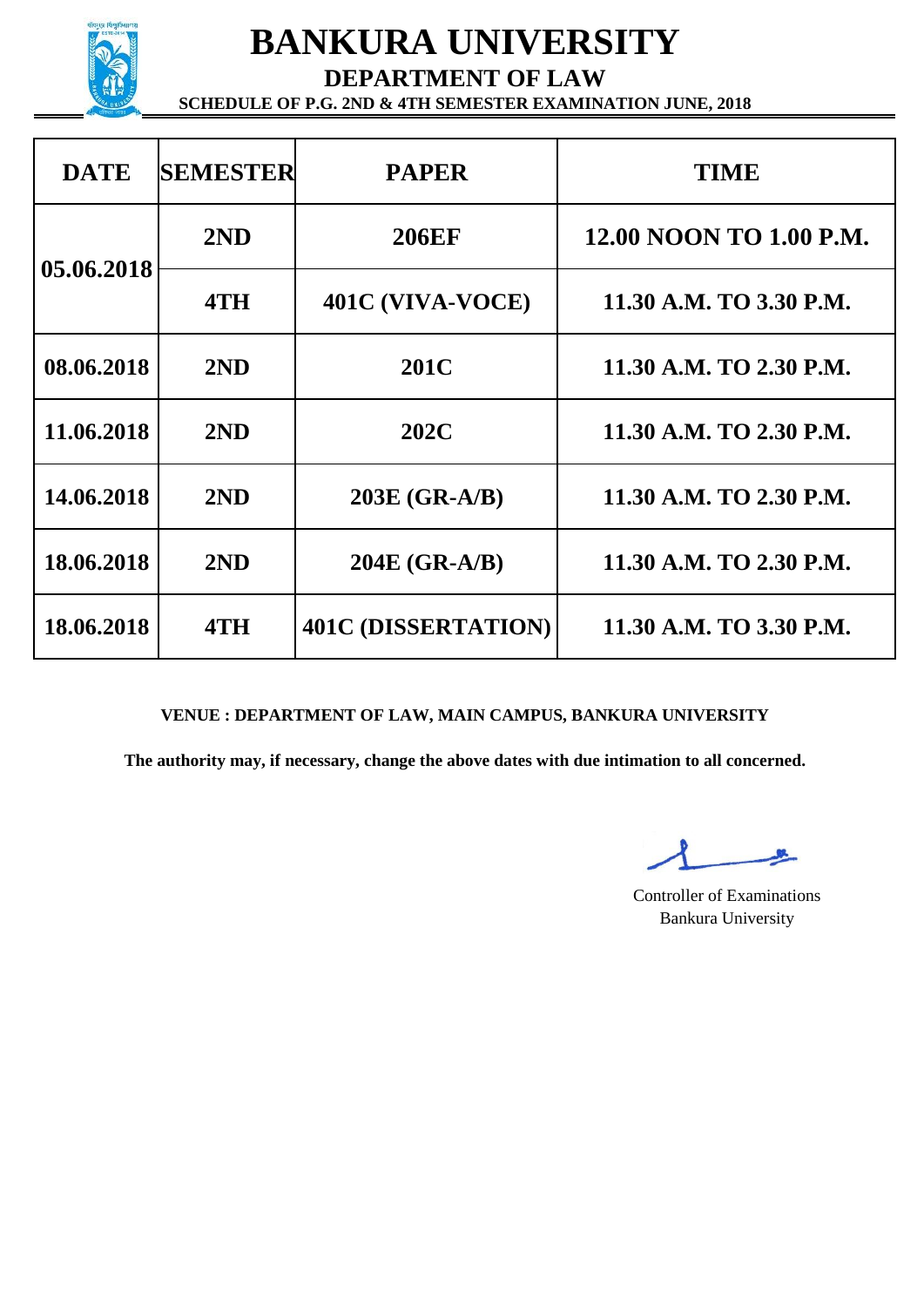

**DEPARTMENT OF MATHEMATICS SCHEDULE OF P.G. 2ND & 4TH SEMESTER EXAMINATION JUNE, 2018**

| <b>DATE</b> | <b>SEMESTER</b> | <b>PAPER</b> | <b>TIME</b>              |
|-------------|-----------------|--------------|--------------------------|
|             | 2ND             | 201C         | 11.30 A.M. TO 1.30 P.M.  |
| 01.06.2018  | 4TH             | 401C         | 11.30 A.M. TO 1.30 P.M.  |
|             | 2ND             | <b>206EF</b> | 12.00 NOON TO 1.00 P.M.  |
| 05.06.2018  | 4TH             | 402C         | 12.00 NOON TO 2.00 P.M.  |
| 08.06.2018  | 2ND             | 202C         | 11.30 A.M. TO 1.30 P.M.  |
|             | 4TH             | <b>403ME</b> | 11.30 A.M. TO 1.30 P.M.  |
| 11.06.2018  | 2ND             | 203C         | 11.30 A.M. TO 1.30 P.M.  |
|             | 4TH             | <b>404ME</b> | 11.30 A.M. TO 1.30 P.M.  |
| 14.06.2018  | 2ND             | 204C         | 11.30 A.M. TO 1.30 P.M.  |
| 19.06.2018  | 2ND             | $205C$ (IA)  | 11.30 A.M. TO 12.30 P.M. |
| 29.06.2018  | 4TH             | $405T$ (IA)  | 10.30 A.M TO 5.00 P.M.   |

#### **VENUE : DEPARTMENT OF MATHEMATICS, MAIN CAMPUS, BANKURA UNIVERSITY**

Controller of Examinations Bankura University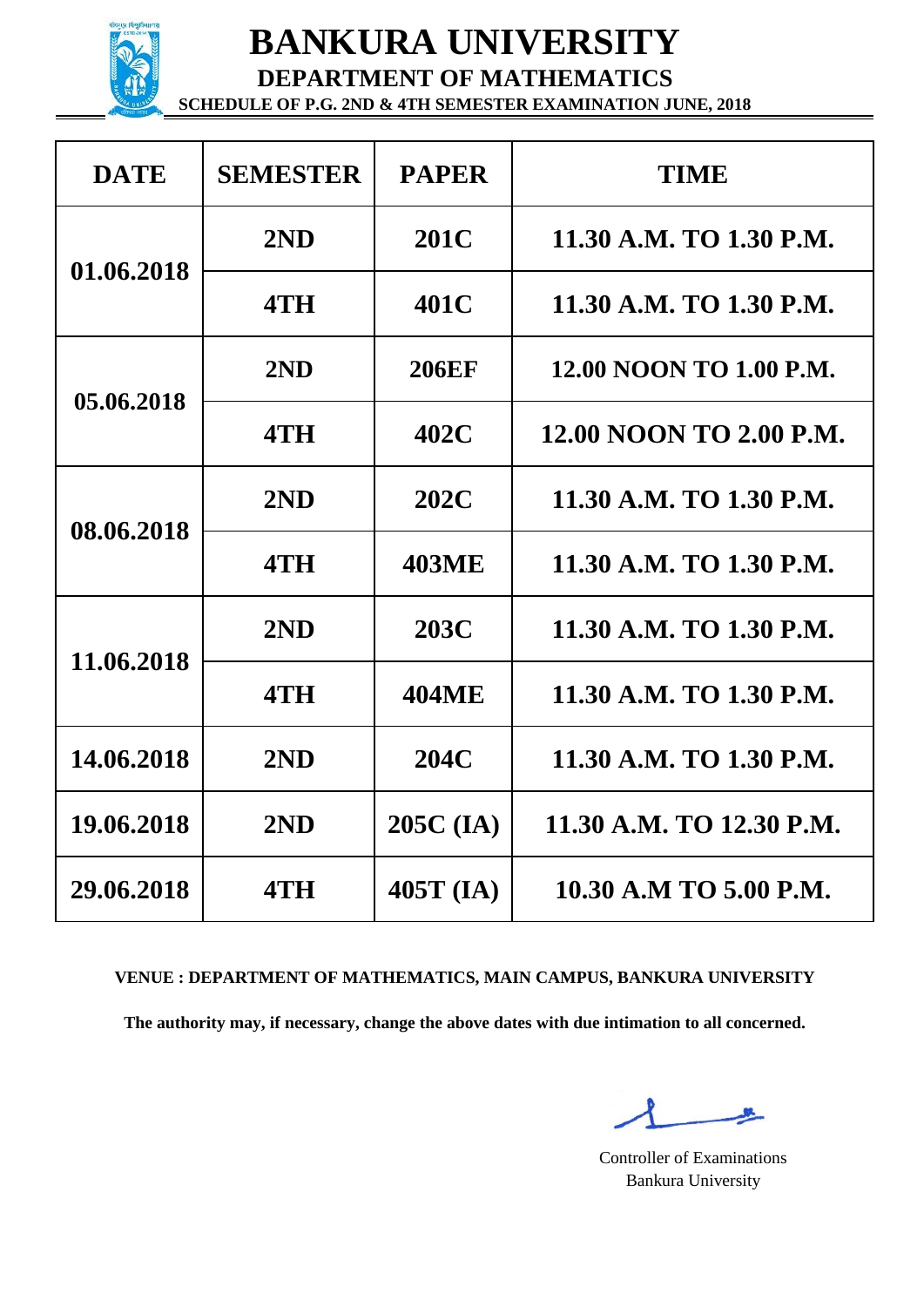

DEPARTMENT OF PHILOSOPHY **SCHEDULE OF P.G. 2ND & 4TH SEMESTER EXAMINATION JUNE, 2018**

| <b>DATE</b> | <b>SEMESTER</b> | <b>PAPER</b> | <b>TIME</b>              |
|-------------|-----------------|--------------|--------------------------|
| 05.06.2018  | 2ND             | <b>206EF</b> | 12.00 NOON TO 1.00 P.M.  |
|             | 2ND             | 201C         | 11.30 A.M. TO 1.30 P.M.  |
| 06.06.2018  | 4TH             | 401C         | 11.30 A.M. TO 1.30 P.M.  |
| 08.06.2018  | 2ND             | 202C         | 11.30 A.M. TO 1.30 P.M.  |
|             | 4TH             | 402C         | 11.30 A.M. TO 1.30 P.M.  |
| 11.06.2018  | 2ND             | 203C         | 11.30 A.M. TO 1.30 P.M.  |
|             | 4TH             | <b>403ME</b> | 11.30 A.M. TO 1.30 P.M.  |
| 13.06.2018  | 2ND             | 204C         | 11.30 A.M. TO 1.30 P.M.  |
| 19.06.2018  | 4TH             | <b>404ME</b> | 11.30 A.M. TO 1.30 P.M.  |
| 25.06.2018  | 2ND             | 205 IA       | <b>11.30 A.M. ONWARD</b> |
| 29.06.2018  | 4TH             | <b>405DN</b> | <b>11.30 A.M. ONWARD</b> |

#### **VENUE : DEPARTMENT OF PHILOSOPHY, MAIN CAMPUS, BANKURA UNIVERSITY**

Controller of Examinations Bankura University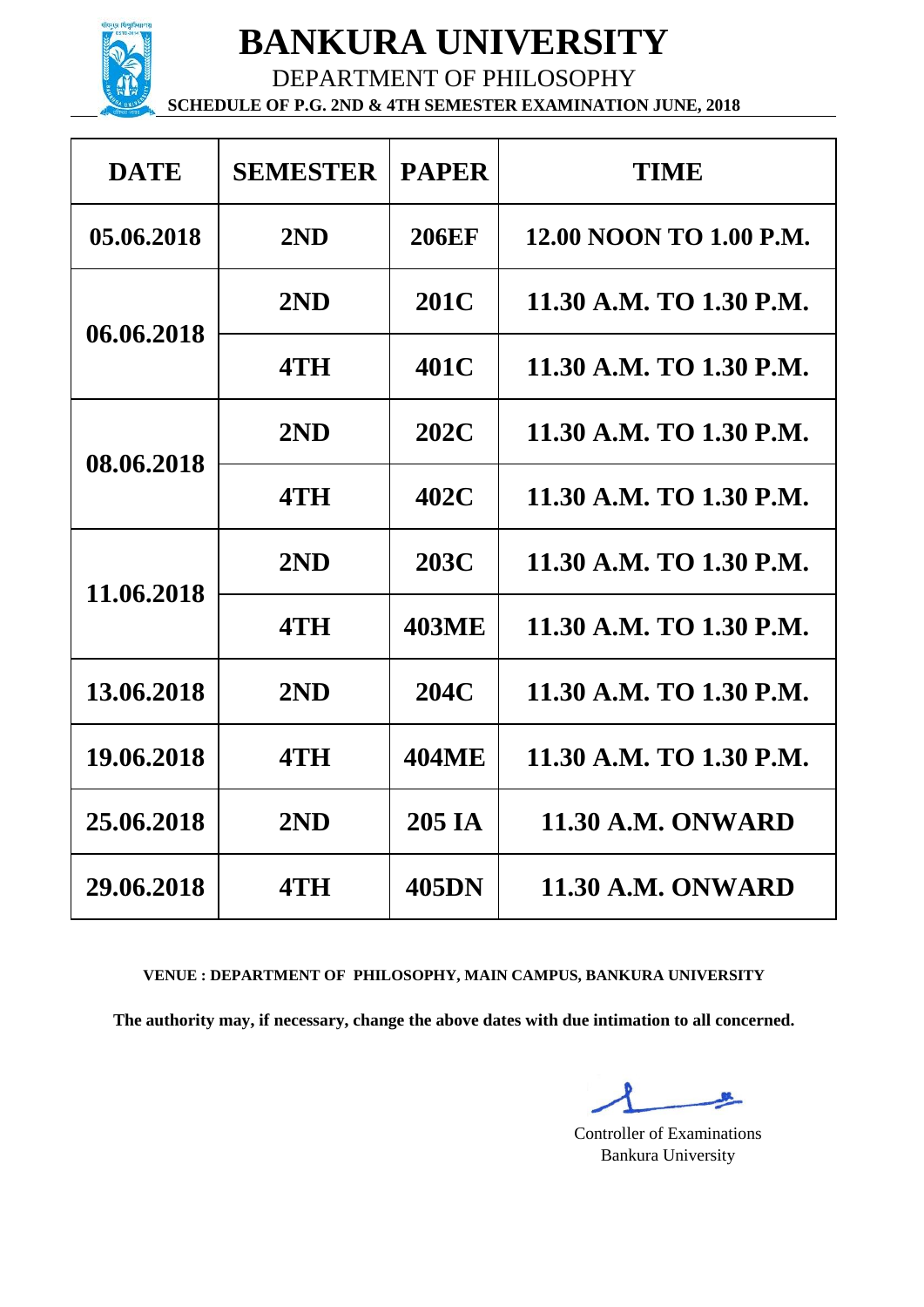

**DEPARTMENT OF PHYSICS**

**SCHEDULE OF P.G. 2ND & 4TH SEMESTER EXAMINATION JUNE, 2018**

| <b>DATE</b> | <b>SEMESTER</b> | <b>PAPER</b>      | <b>TIME</b>             |
|-------------|-----------------|-------------------|-------------------------|
| 05.06.2018  | 2ND             | <b>206EF</b>      | 12.00 NOON TO 1.00 P.M. |
| 08.06.2018  | 2ND             | <b>PHY 201C</b>   | 11.30 A.M. TO 1.30 P.M. |
| 11.06.2018  | 2ND             | <b>PHY 202C</b>   | 11.30 A.M. TO 1.30 P.M. |
| 14.06.2018  | 2ND             | <b>PHY 203C</b>   | 11.30 A.M. TO 1.30 P.M. |
| 20.06.2018  | 2ND             | <b>PHY 204C</b>   | 11.30 A.M. TO 1.30 P.M. |
| 25.06.2018  | 2ND             | <b>PHY 207 IA</b> | 10.00A.M. ONWARDS       |
| 26.06.2018  | 2ND             | <b>PHY 207 IA</b> | 10.00A.M. ONWARDS       |

**VENUE : DEPARTMENT OF PHYSICS, PUABAGAN CAMPUS, BANKURA UNIVERSITY**

Controller of Examinations Bankura University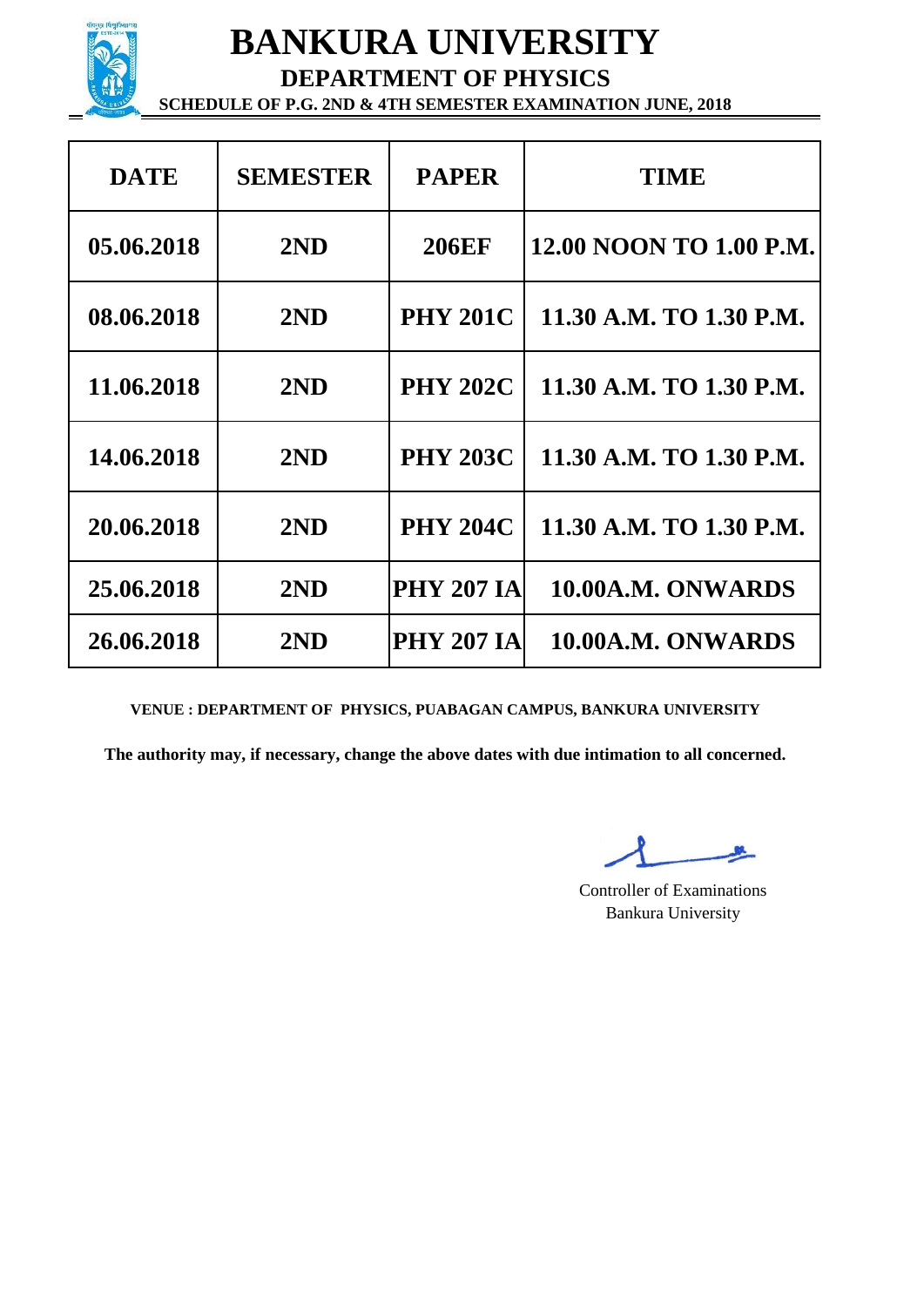

**DEPARTMENT OF POLITICAL SCIENCE**

**SCHEDULE OF P.G. 2ND & 4TH SEMESTER EXAMINATION JUNE, 2018**

| <b>DATE</b> | <b>SEMESTER PAPER</b> |              | TIME                    |
|-------------|-----------------------|--------------|-------------------------|
| 05.06.2018  | 2ND                   | <b>206EF</b> | 12.00 NOON TO 1.00 P.M. |
| 08.06.2018  | 2ND                   | 201C         | 11.30 A.M. TO 1.30 P.M. |
|             | 4TH                   | 401C         | 11.30 A.M. TO 1.30 P.M. |
| 11.06.2018  | 2ND                   | 202C         | 11.30 A.M. TO 1.30 P.M. |
|             | 4TH                   | 402C         | 11.30 A.M. TO 1.30 P.M. |
| 13.06.2018  | 2ND                   | 203C         | 11.30 A.M. TO 1.30 P.M. |
|             | 4TH                   | 403C         | 11.30 A.M. TO 1.30 P.M. |
| 18.06.2018  | 2ND                   | 204C         | 11.30 A.M. TO 1.30 P.M. |
|             | 4TH                   | 404C         | 11.30 A.M. TO 1.30 P.M. |

**VENUE : DEPARTMENT OF POLITICAL SCIENCE, MAIN CAMPUS, BANKURA UNIVERSITY**

Controller of Examinations Bankura University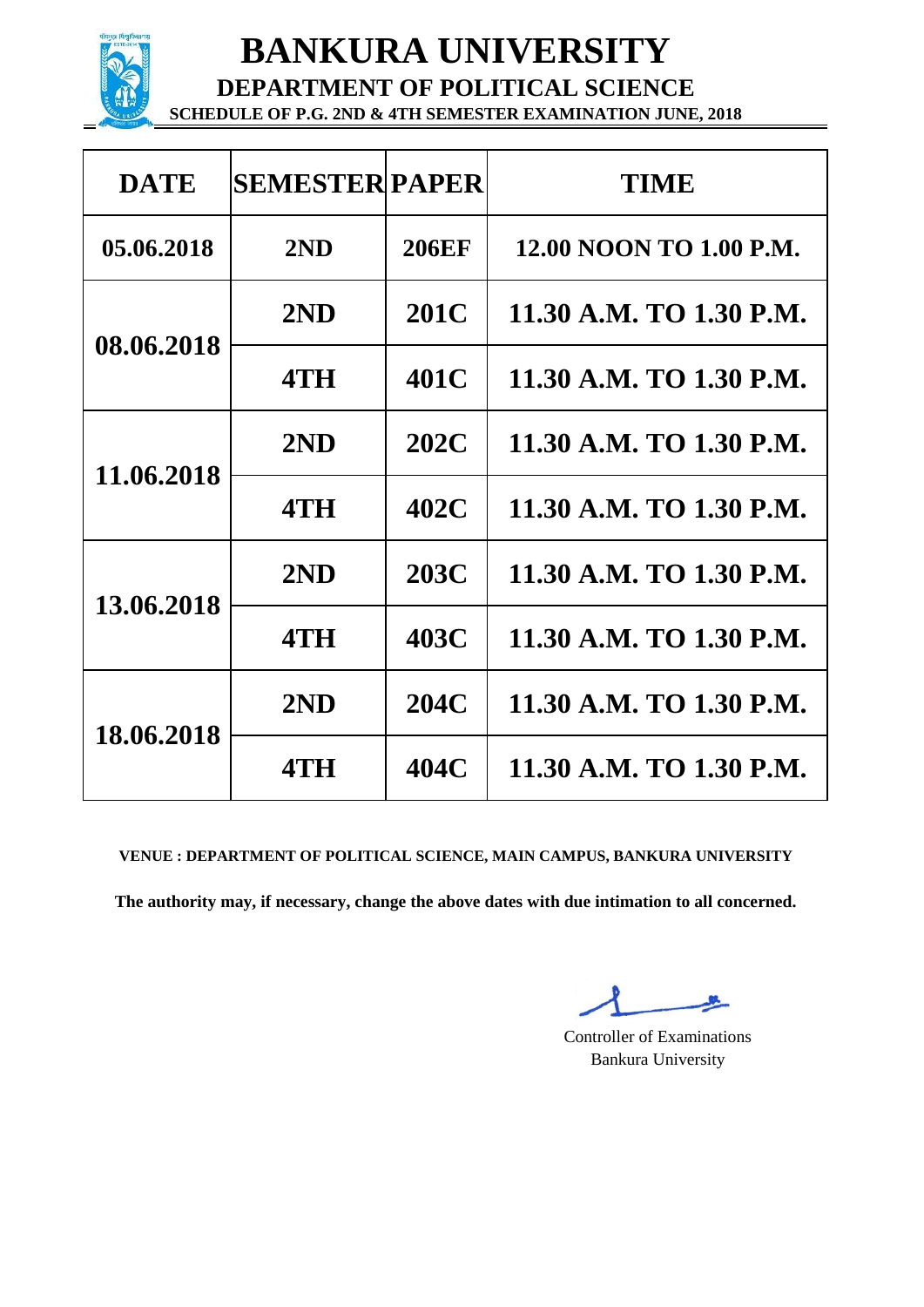

**DEPARTMENT OF SANSKRIT**

**SCHEDULE OF P.G. 2ND & 4TH SEMESTER EXAMINATION JUNE, 2018**

| <b>DATE</b> | <b>SEMESTER</b> | <b>PAPER</b>      | <b>TIME</b>                    |
|-------------|-----------------|-------------------|--------------------------------|
| 05.06.2018  | 2ND             | <b>206EF</b>      | 12.00 NOON TO 1.00 P.M.        |
|             | 4TH             | 401EA/EB/EC/ED    | <b>12.00 NOON TO 2.00 P.M.</b> |
| 07.06.2018  | 2ND             | <b>201C</b>       | 11.30 A.M. TO 1.30 P.M.        |
|             | 4TH             | 402EA/EB/EC/ED    | 11.30 A.M. TO 1.30 P.M.        |
| 11.06.2018  | 2ND             | <b>202C</b>       | 11.30 A.M. TO 1.30 P.M.        |
| 12.06.2018  | 4TH             | 403EA/EB/EC/ED    | 11.30 A.M. TO 1.30 P.M.        |
| 13.06.2018  | 2ND             | <b>203C</b>       | 11.30 A.M. TO 1.30 P.M.        |
| 14.06.2018  | 4TH             | 404EA/EB/EC/ED    | 11.30 A.M. TO 1.30 P.M.        |
| 15.06.2018  | 2ND             | 204C              | 11.30 A.M. TO 1.30 P.M.        |
| 18.06.2018  | 4TH             | 405IA (VIVA-VOCE) | 11.00 ONWARDS                  |
| 19.06.2018  | 4TH             | 405IA (VIVA-VOCE) | 11.00 ONWARDS                  |
| 20.06.2018  | 2ND             | 205IA (VIVA-VOCE) | 11.00 ONWARDS                  |
| 21.06.2018  | 2ND             | 205IA (VIVA-VOCE) | 11.00 ONWARDS                  |

**VENUE : DEPARTMENT OF SANSKRIT, MAIN CAMPUS, BANKURA UNIVERSITY**

**The authority may, if necessary, change the above dates with due intimation to all concerned.**

终\_ Controller of Examinations Bankura University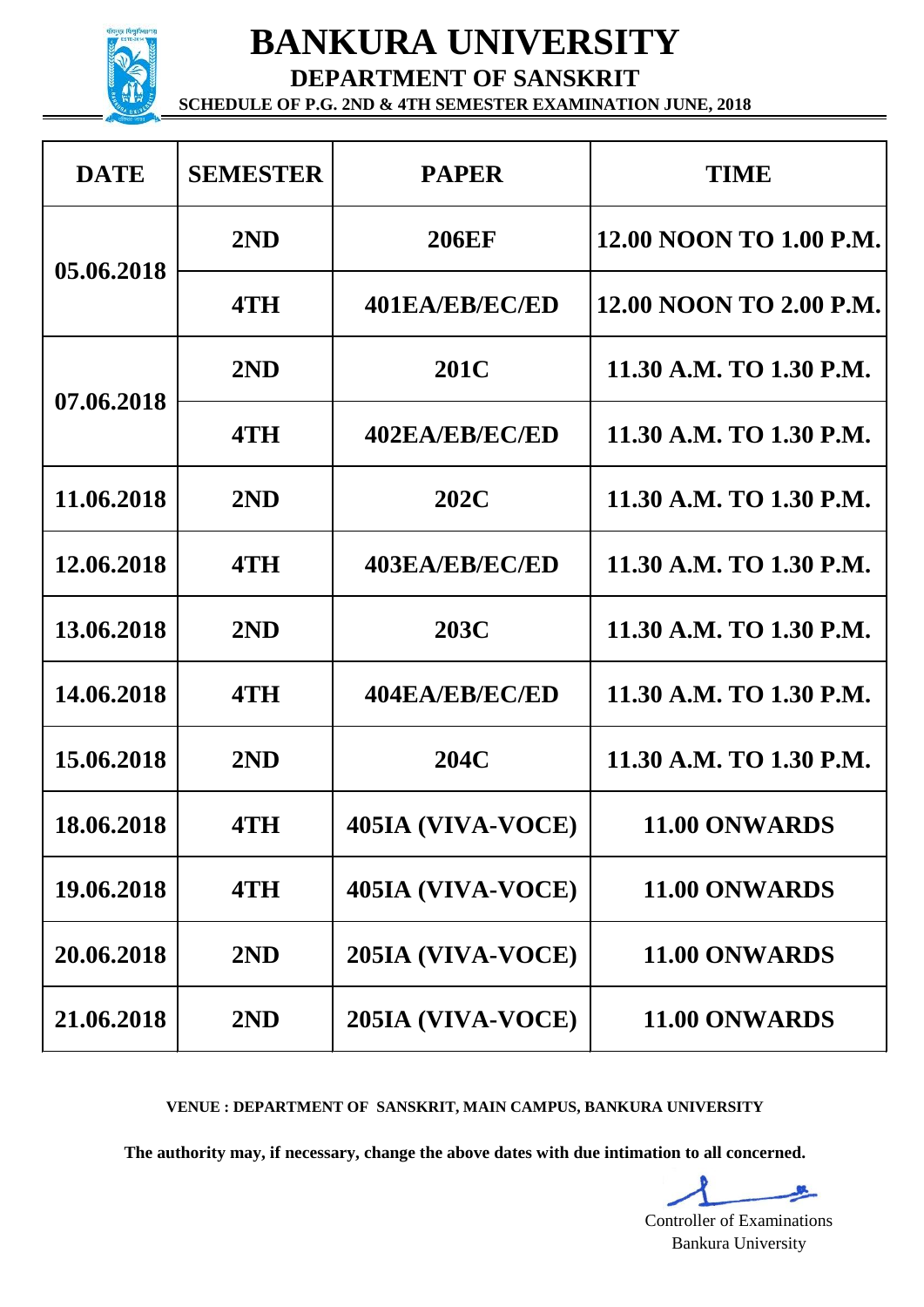

**DEPARTMENT OF SANTALI**

**SCHEDULE OF P.G. 2ND & 4TH SEMESTER EXAMINATION JUNE, 2018**

| <b>DATE</b> | <b>SEMESTER</b> | <b>PAPER</b>                | <b>TIME</b>             |
|-------------|-----------------|-----------------------------|-------------------------|
| 05.06.2018  | 2ND             | <b>206EF</b>                | 12.00 NOON TO 1.00 P.M. |
| 07.06.2018  | 2ND             | <b>SNT 201C</b>             | 11.30 A.M. TO 1.30 P.M. |
|             | 4TH             | <b>SNT 401C</b>             | 2.00 P.M. TO 4.00 P.M.  |
| 11.06.2018  | 2ND             | <b>SNT 202C</b>             | 11.30 A.M. TO 1.30 P.M. |
|             | 4TH             | <b>SNT 402C</b>             | 2.00 P.M. TO 4.00 P.M.  |
| 13.06.2018  | 2ND             | <b>SNT 203C</b>             | 11.30 A.M. TO 1.30 P.M. |
|             | 4TH             | SNT 404E(P2)/2,3,5          | 2.00 P.M. TO 4.00 P.M.  |
| 15.06.2018  | 2ND             | <b>SNT 204C</b>             | 11.30 A.M. TO 1.30 P.M. |
| 20.06.2018  | 4TH             | <b>SNT 403D (VIVA-VOCE)</b> | 11.00 A.M. TO 4.00 P.M. |

#### **VENUE : DEPARTMENT OF SANTALI, MAIN CAMPUS, BANKURA UNIVERSITY**

**SR** 

Controller of Examinations Bankura University